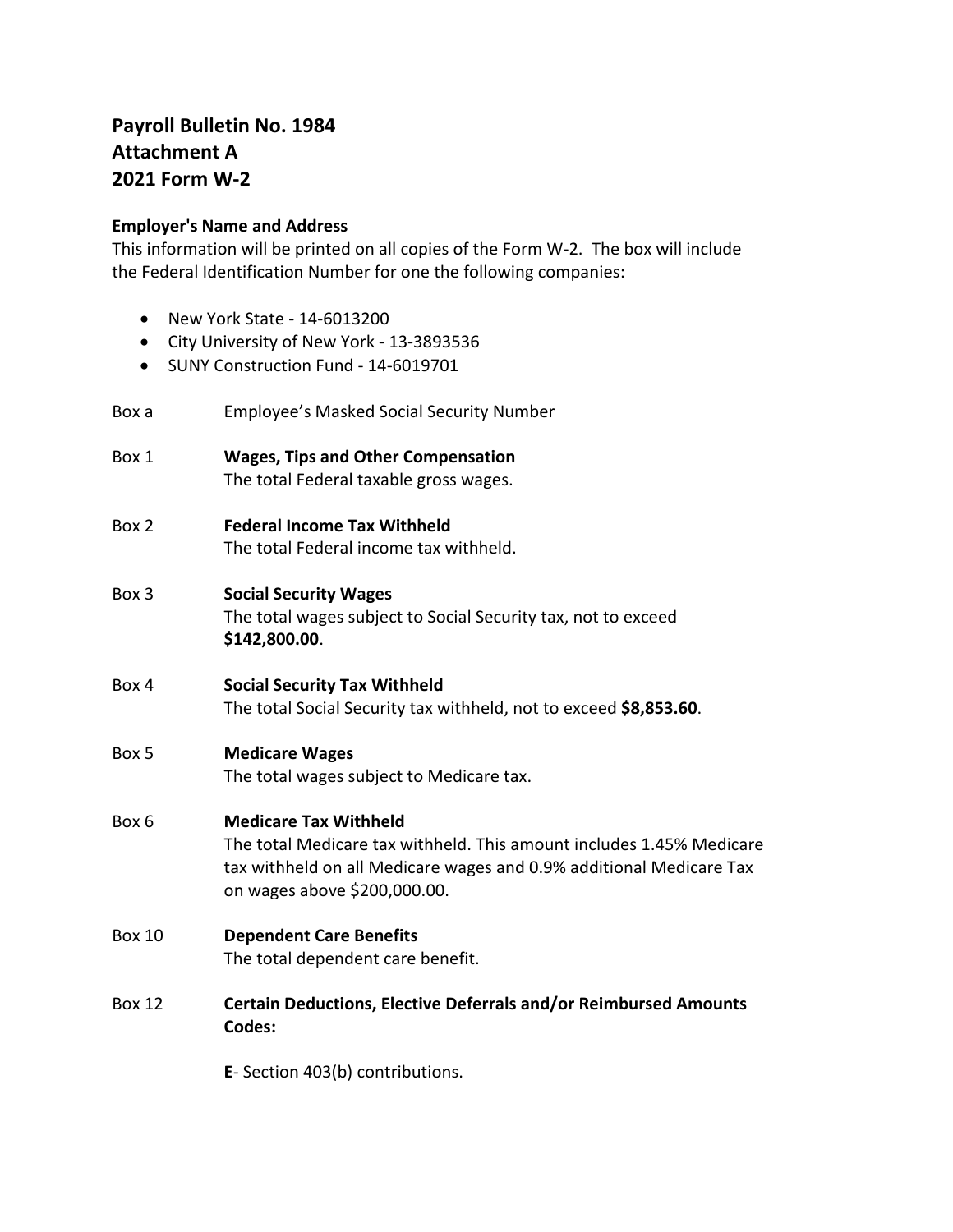**G**‐ Section 457(b) deferred compensation contributions.

**BB-** Designated Roth Contributions under 403(b) plan.

**DD**- Cost of employer-sponsored health coverage. This is the aggregate cost of employer and employee share of health care cost. This is informational only.

**EE**‐ Designated Roth (after‐tax) contributions under a governmental Section 457(b) plan.

**FF-** QSEHRA Benefits.

**T-** Pre-Tax Adoption (Only for CSEA employees). Tax benefits for adoption include an exclusion from income for employer-provided adoption assistance.

#### Box 13 **Checkboxes:**

#### **Retirement Plan**

Checked for employees who are eligible to participate in a State of New York retirement plan.

#### **Third Party Sick Pay**

Checked for employees who received Third Party Sick Pay benefits.

### Box 14 **Other**

Amounts to be reported:

- **414H** All nontaxable retirement contributions made to New York State, City retirement systems or to TIAA. This amount must be reported for State and Local taxes. If there is a minus sign (‐) with this amount, State and Local taxes have already been paid.
- **CPA** The amount of Chaplain's Parsonage Allowance
- **EDA** Educational Assistance Payments.
- **EXP** Taxable Expense. This code is used for payments of 'lieu of expenses,' non‐overnight meal allowances, excess per diem reimbursements or personal car mileage.
- **FRB** Taxable Fringe Benefit. This code is used for Certification and Licensure Exam Fee Reimbursement and/or SUNY Housing Payment.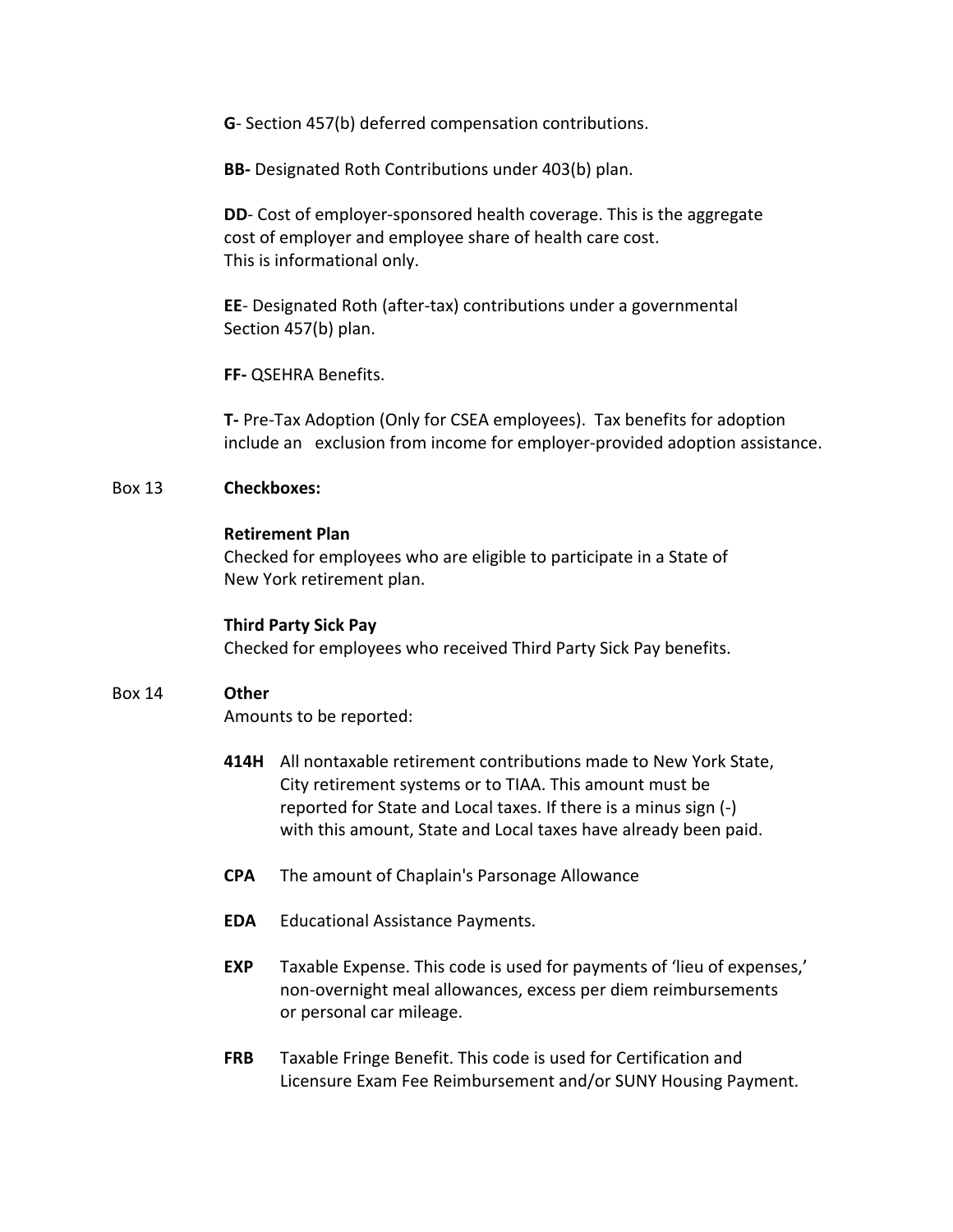- **IMP** Imputed Income. The value of the employer contribution for employees with Domestic Partner Health Insurance.
- **IRC125** For City University of New York (CUNY) employees only. This amount includes Dependent Care, Flexible Spending Account and Nontaxable Health Insurance and is excludable for Federal income tax, FICA and Medicare taxes. It is not included in Boxes 1, 3 and 5. This amount must be reported for State and Local taxes.
- **MNA** The amount of military pay exempt from NYS income tax as provided by NYS Tax Law. Note: This is applicable to members of the New York State organized militia only and paid in Agencies 01071 and/or 01072.
- **PEV** The amount of personal use of an employer provided vehicle.
- **PPL** Prepaid Legal Expense.
- **TPS** The amount of sick pay paid by a Third Party Provider.
- **TMV** Taxable Moving Expense
	- **- TME** (NYS)
	- **- UME** (CUNY)
- **TXP** Taxable transportation fringe benefits (parking) in excess of IRS excludable amounts.
- **UTA** Uniform/Tool Allowance
- **WCX** Nontaxable employer paid Workers' Compensation leave payments**.**

**NYSPFL** The amount of New York State Paid Family Leave withheld from employees who are mandated to participate in this program.

**CLF, CLP, FMC** Qualified Sick leave wages or qualified family leave wages under the Families First Coronavirus Response Act for leave between 1/1/2021 and 3/31/2021:

- CLF Sick leave wages because of care you required;
- CLP Sick leave wages because of care you provided to another; and FMC – Emergency family leave wages.

**CLFA, CLPA, FMCA** Qualified vaccination leave, sick leave wages or qualified family leave wages under the American Rescue Plan Act for leave between 4/1/2021 and 9/30/2021: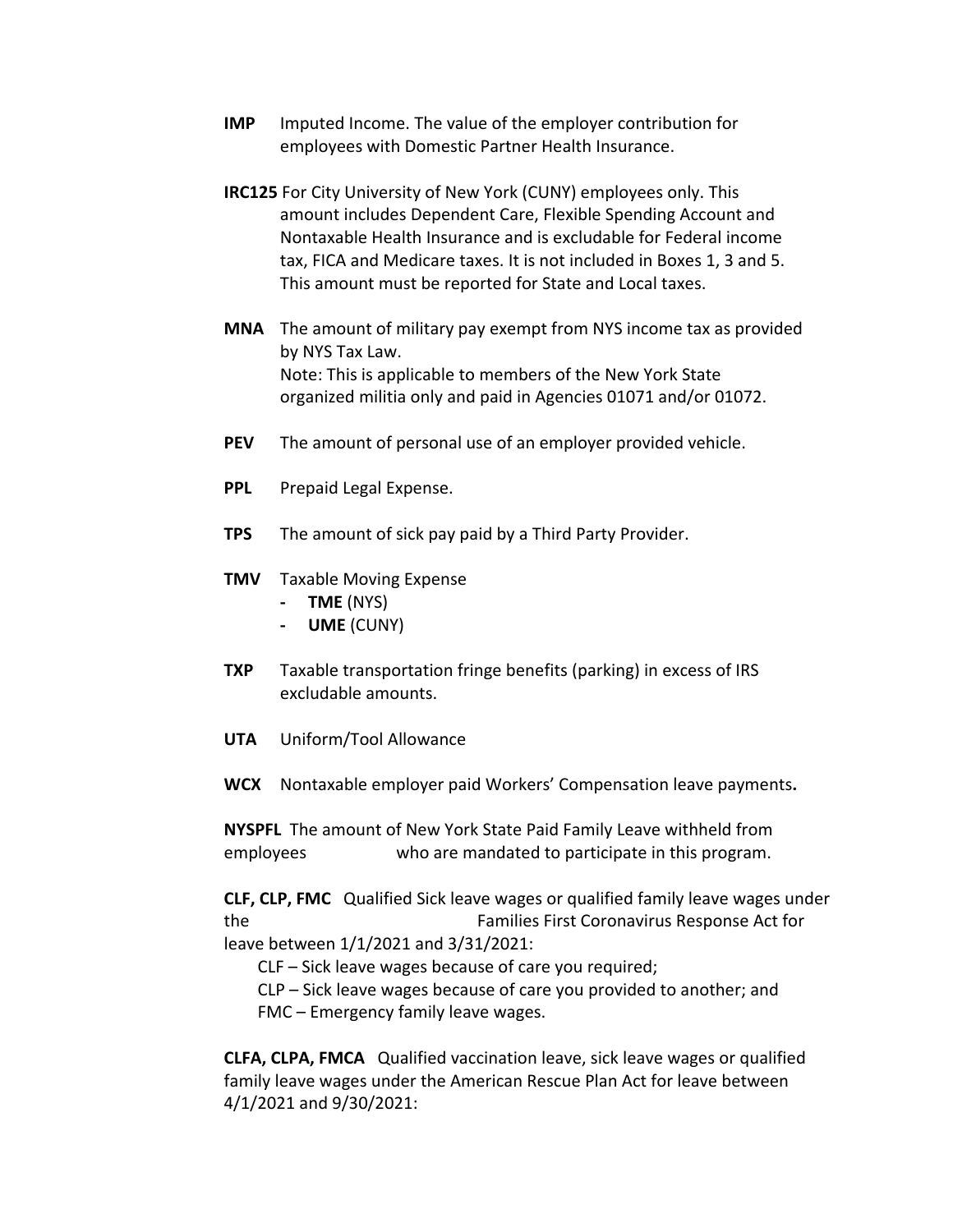CLFA – Vaccination and sick leave wages because of care you required; CLPA – Sick leave wages because of care you provided to another; and FMCA – Emergency family leave wages.

#### Box 15 **State**

A two‐letter code as identified below indicating which State wages were reported to:

- AL- Alabama
- AK- Alaska
- AZ Arizona
- CA ‐ California
- CO- Colorado
- CT Connecticut
- DE Delaware
- DC ‐ District of Columbia
- FL ‐ Florida
- GA ‐ Georgia
- HI Hawaii
- IA Iowa
- ID Idaho
- IL ‐ Illinois
- IN Indiana
- KY Kentucky
- MA ‐ Massachusetts
- ME Maine
- MD ‐ Maryland
- MI Michigan
- MN Minnesota
- MO Missouri
- MS Mississippi
- NC North Carolina
- NH New Hampshire
- NJ ‐ New Jersey
- NM New Mexico
- NV Nevada
- NY ‐ New York
- OH ‐ Ohio
- OK Oklahoma
- OR Oregon
- PA ‐ Pennsylvania
- RI Rhode Island
- SC ‐ South Carolina
- SD South Dakota